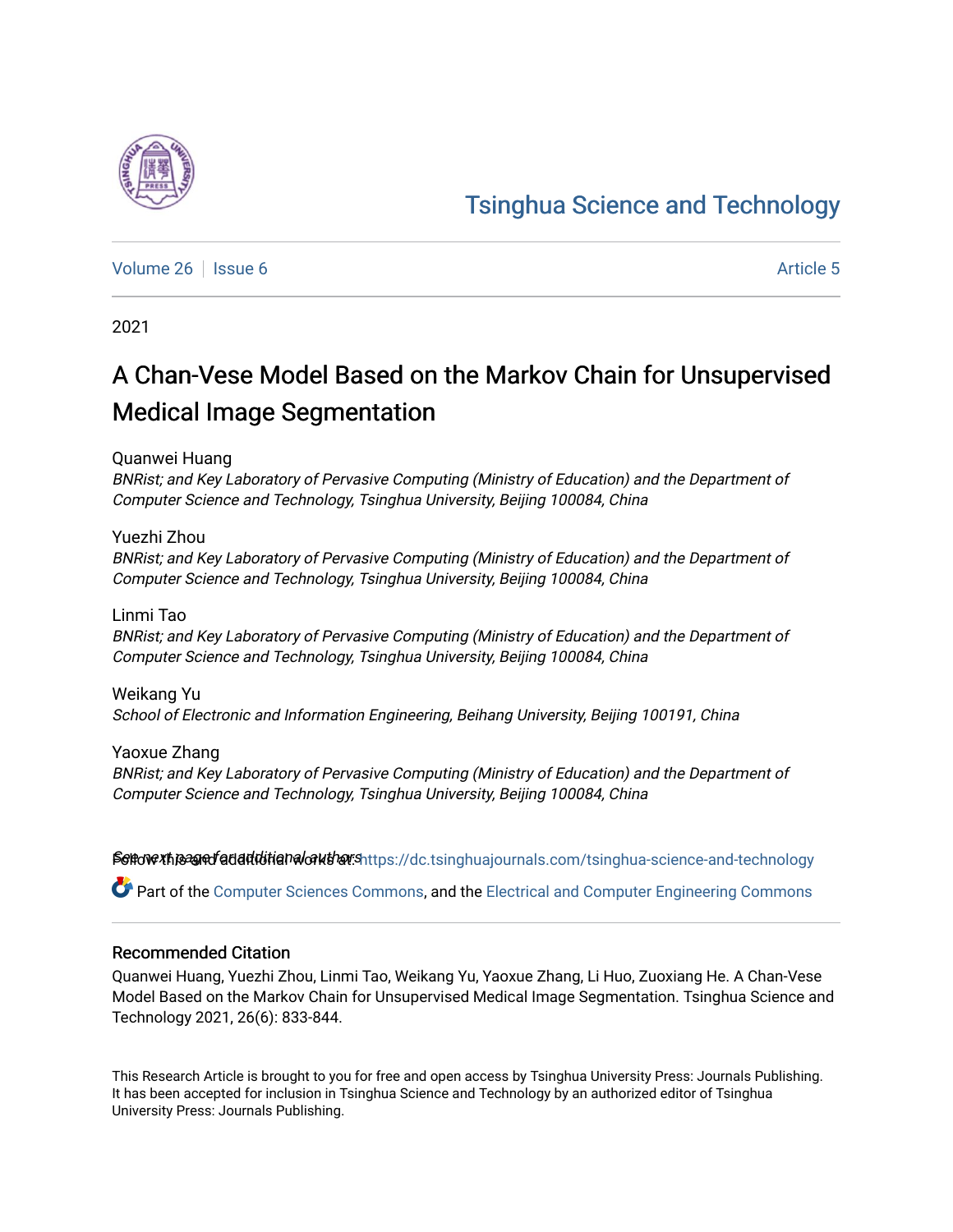# A Chan-Vese Model Based on the Markov Chain for Unsupervised Medical Image **Segmentation**

### Authors

Quanwei Huang, Yuezhi Zhou, Linmi Tao, Weikang Yu, Yaoxue Zhang, Li Huo, and Zuoxiang He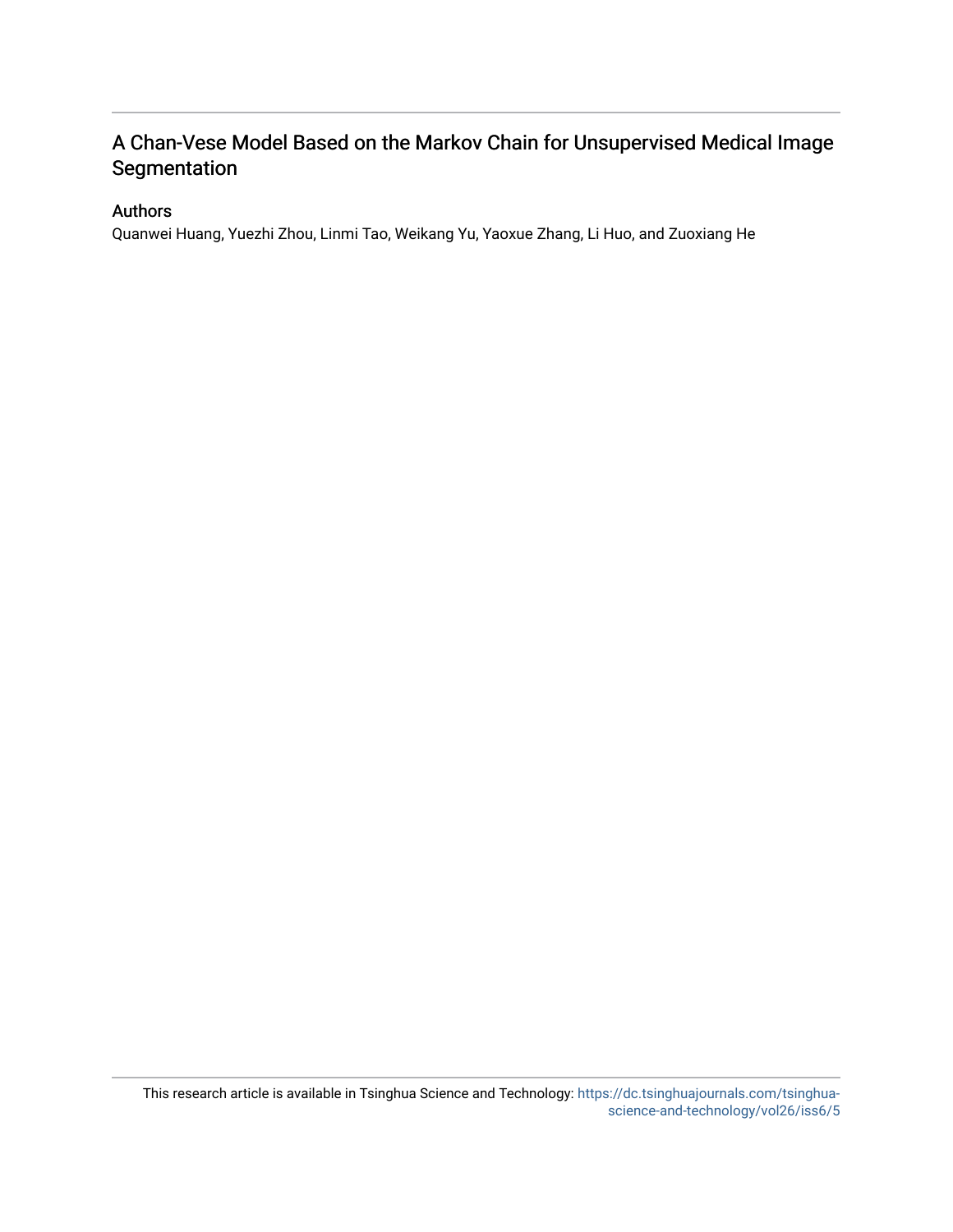TSINGHUA SCIENCE AND TECHNOLOGY ISSNll1007-0214 05/13 pp833–844 DOI: 10.26599/TST.2020.9010042 Volume 26, Number 6, December 2021

## A Chan–Vese Model Based on the Markov Chain for Unsupervised Medical Image Segmentation

Quanwei Huang, Yuezhi Zhou\*, Linmi Tao\*, Weikang Yu, Yaoxue Zhang, Li Huo, and Zuoxiang He

Abstract: The accurate segmentation of medical images is crucial to medical care and research; however, many efficient supervised image segmentation methods require sufficient pixel level labels. Such requirement is difficult to meet in practice and even impossible in some cases, e.g., rare Pathoma images. Inspired by traditional unsupervised methods, we propose a novel Chan–Vese model based on the Markov chain for unsupervised medical image segmentation. It combines local information brought by superpixels with the global difference between the target tissue and the background. Based on the Chan–Vese model, we utilize weight maps generated by the Markov chain to model and solve the segmentation problem iteratively using the min-cut algorithm at the superpixel level. Our method exploits abundant boundary and local region information in segmentation and thus can handle images with intensity inhomogeneity and object sparsity. In our method, users gain the power of fine-tuning parameters to achieve satisfactory results for each segmentation. By contrast, the result from deep learning based methods is rigid. The performance of our method is assessed by using four Computerized Tomography (CT) datasets. Experimental results show that the proposed method outperforms traditional unsupervised segmentation techniques.

Key words: medical image; unsupervised segmentation; Markov chain

#### 1 Introduction

As a key step in medical research, the accurate segmentation of medical images is commonly applied in preoperative planning, intraoperative navigation, and

- Weikang Yu is with the School of Electronic and Information Engineering, Beihang University, Beijing 100191, China. Email: yuweikang@buaa.edu.cn.
- Li Huo is with the Department of Nuclear Medicine, Peking Union Medical College Hospital, Beijing 100730, China. Email: huoli@pumch.cn.
- Zuoxiang He is with the School of Clinical Medicine, Tsinghua University, and also with Beijing Tsinghua Changgung Hospital, Beijing 100084, China. E-mail: zuoxianghe@hotmail.com.
- To whom correspondence should be addressed. Manuscript received: 2020-08-17; accepted: 2020-09-23

postoperative assessment<sup>[1]</sup>. Good segmentation divides the image into multiple regions with a homogeneous color (or texture), and the boundaries are "simple" and "spatially accurate"<sup>[2]</sup>. However, medical image segmentation remains challenging for the following three technical reasons:

(1) Objects in medical images are far less clear and inhomogeneous than those in natural images. Generally, most medical imaging technologies involve indirect computerized imaging. For instance, Computerized Tomography (CT) uses a series of X-rays and is combined with sophisticated mathematical techniques to obtain image representation<sup>[3]</sup>. The resulting image contains only one channel with low gradient information to facilitate segmentation. In medical images, the contrast between the target tissue and the background is shallow, and the tissue boundary with noise is ambiguous even to experienced doctors.

(2) Considerable attention has been recently focused on designing supervised deep segmentation algorithms

Quanwei Huang, Yuezhi Zhou, Linmi Tao, and Yaoxue Zhang are with BNRist; and Key Laboratory of Pervasive Computing (Ministry of Education) and the Department of Computer Science and Technology, Tsinghua University, Beijing 100084, China. E-mail: hqw19@mails.tsinghua.edu.cn; fzhouyz, linmi, zhangyx}@mail.tsinghua.edu.cn.

C The author(s) 2021. The articles published in this open access journal are distributed under the terms of the Creative Commons Attribution 4.0 International License (http://creativecommons.org/licenses/by/4.0/).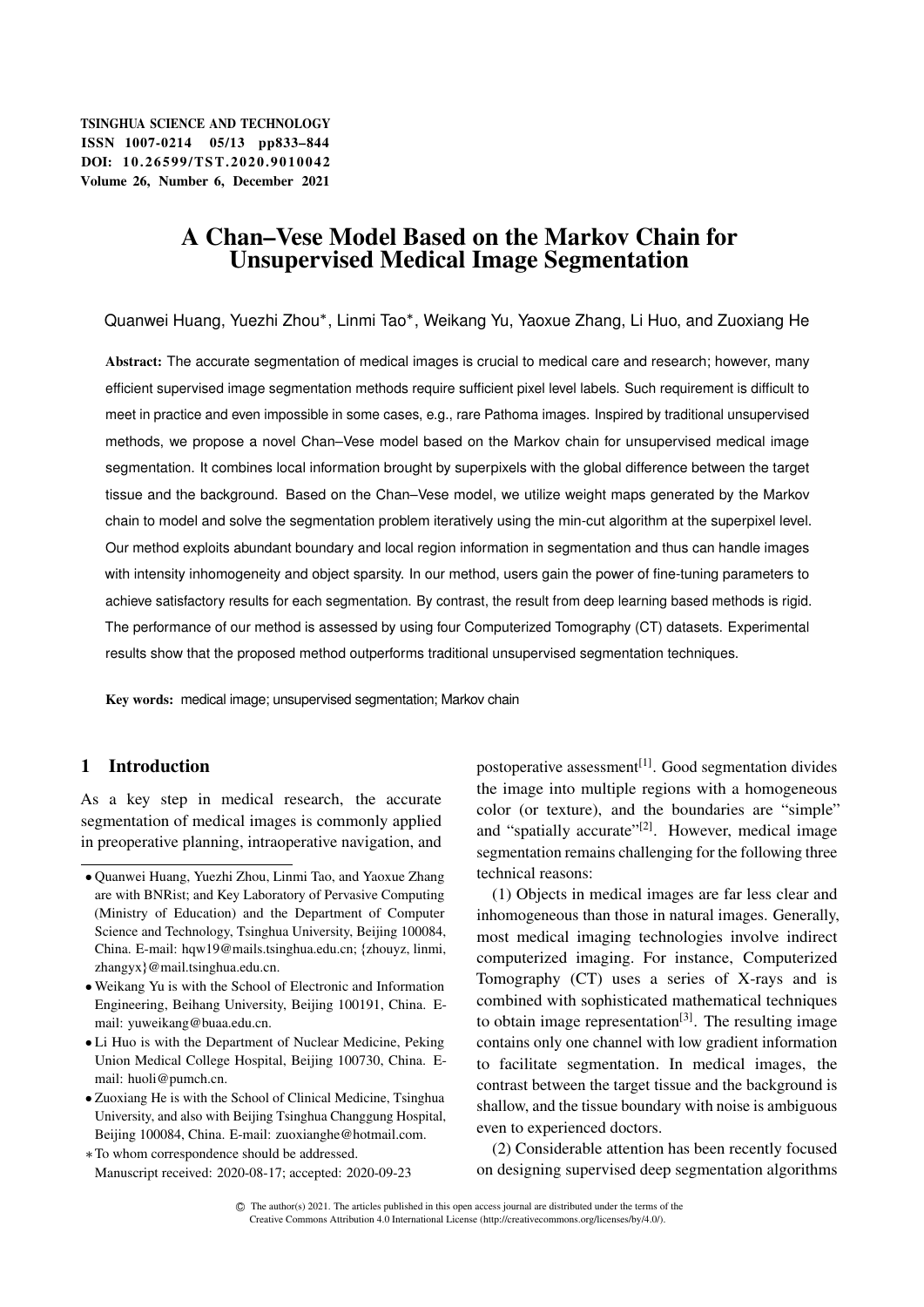for medical images $[4, 5]$ . One popular recent approach is the U-net<sup>[6]</sup> architecture, a fully convolutional network that has been used to achieve impressive results in the biomedical image domain. These segmentation methods require a significant amount of pixel-wise labeled training data. Unfortunately, sufficient supervised pixel level labels are hardly obtained in many domains of medicine<sup>[7]</sup>.

(3) In practical application, an accurate segmentation is necessary. Although deep segmentation networks can produce good results for general images, the segmentation result of deep learning based methods is rigid, which means that users cannot improve or adjust the segmentation error manually. Furthermore, the effectiveness of deep learning based methods is limited by the machine's inability to explain its decisions and actions to users<sup>[8]</sup>.

Given the difficulty of obtaining supervised samples of medical images and the complexity of medical image imaging, many segmentation methods developed in the past decades have demonstrated that the straightforward segmentation of medical images at the pixel level achieves minor progress in terms of accuracy and cannot meet the demands of emerging precision medicine in practice. By contrast, unsupervised learning does not require annotated data. It automatically analyzes a large amount of data and learns its internal data structure. At present, unsupervised learning in deep learning is mainly divided into two categories: a deterministic selfcoding method and a probabilistic method limited by a Boltzmann machine.

Given the importance of the segmentation problem in medical domains and the lack of supervised data for many problems, we revisit the problem of unsupervised image segmentation, utilizing classical ideas from the Chan–Vese model. In an unsupervised scenario, image segmentation is used to predict general labels, such as "foreground" and "background", especially without any prior information<sup>[9]</sup>. Several well-known techniques, including normalized cuts<sup>[10, 11]</sup>, Markov random field based methods<sup>[12]</sup>, hierarchical methods<sup>[13]</sup>, mean shift<sup>[14]</sup>, and active contour methods<sup>[15]</sup>, are used for this problem. These algorithms aim to segment the object instance in each image automatically without any supervision.

We propose a novel method for unsupervised medical image segmentation on the basis of the Chan–Vese  $model<sup>[16]</sup>$ , which is widely used for medical images. We divide the input image into nonoverlapping superpixels and construct an undirected graph equivalent to the image. Then, we use the min-cut algorithm iteratively to solve and obtain a segmentation result.

To maximize image information for processing images with intensity inhomogeneity, we fuse local and global information and consider the spatial and color similarities of pixels simultaneously. Our unsupervised method merges neighboring pixels into a superpixel by using the local information of the neighboring pixels. Then, the image is segmented at the superpixel level, supported by the global difference between the target tissue and the background. As the segmentation processing unit, the superpixel helps eliminate abnormal pixels, restrain noise and ineffective signals, and remove redundant information at the local and global levels<sup>[17]</sup>.

Specifically, we set up a weight map based on the Markov chain for each superpixel, thereby allowing our method to combine the spatial and color (or texture) similarities of pixels well. Thus, our method can perform well in images with intensity inhomogeneity. We leverage the expected round trip steps of the Markov chain between this node and other nodes to establish a weight map for each superpixel node, representing the influence of other nodes on the classification (or segmentation) of this node.

In the experiments, we test our method on real 2D CT images and achieve the highest accuracy for the majority of the experiments. The details of the applied methods and the results are illustrated in the subsequent sections.

#### 2 Related Work

Mature image segmentation methods have been introduced into the field of medical image processing. Mcinerney and Terzopoulos<sup>[18]</sup> and Pham et al.<sup>[19]</sup> summarized the segmentation methods used in medical images in the 20th century. Studies in the new century have addressed medical image segmentation intensively because of its emerging real-world applications. Deep learning based methods have been introduced to medical image segmentation in recent years, but only a few of them can produce good results. Many end-to-end deep learning models<sup>[20, 21]</sup> cannot achieve accurate segmentation due to the lack of available medical data, the difficulty of data labeling, and the absence of a fixed set of features that are known *a priori* to segment new images correctly. Moreover, even when we have a large amount of labeled data available, deep learning methods inevitably produce incorrect segmentation for some images; this error is unacceptable in practical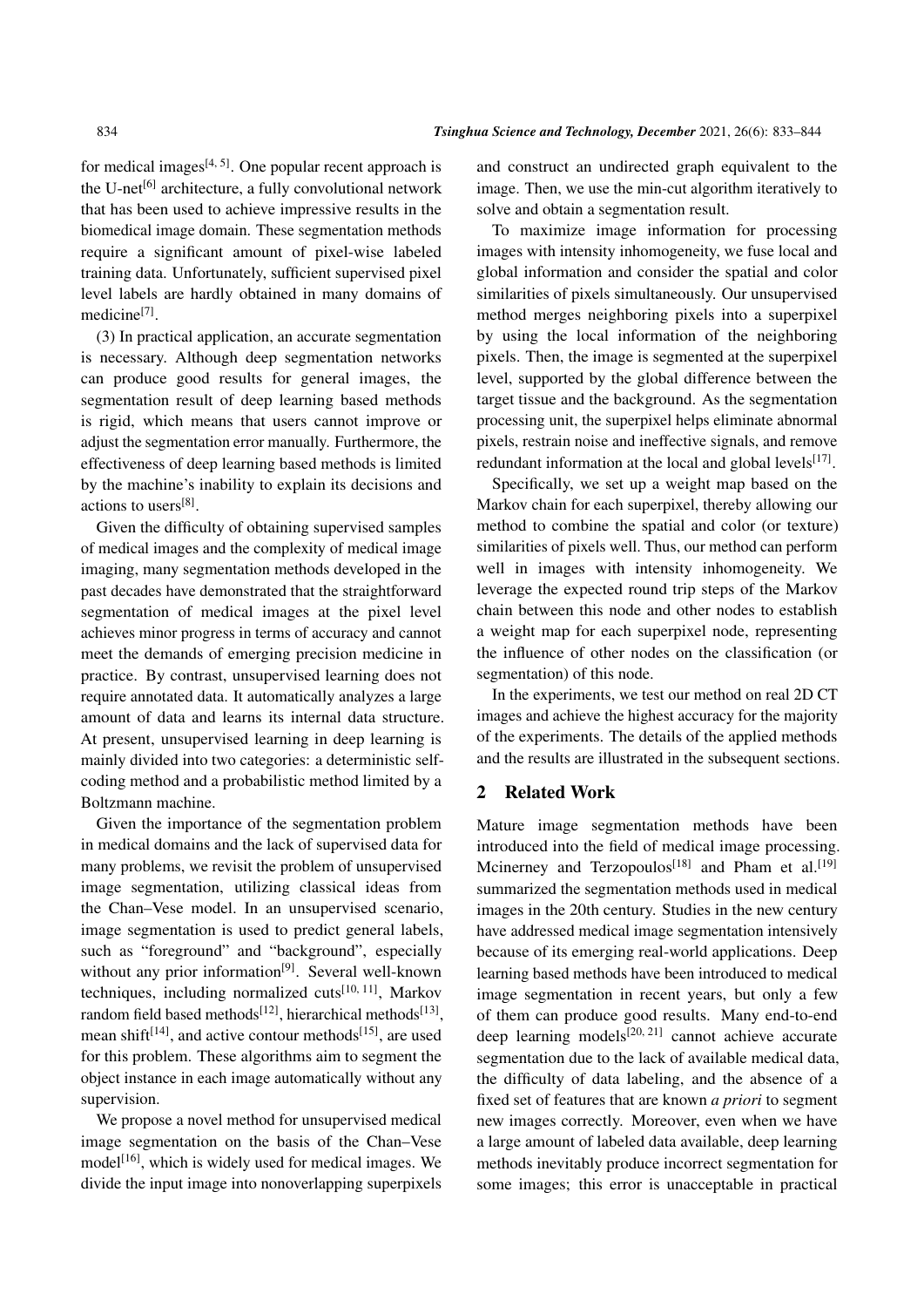applications because the results cannot be corrected.

Most unsupervised image segmentation approaches involve utilizing features, such as color, brightness, or texture over local patches, and then perform pixel level clustering based on these features. Among these schemes, the most widely used methods include mean shift, normalized cuts, and graph-based methods $[22, 23]$ . These methods classify pixels according to the global distribution of pixel values via iterative energy minimization. As a heavily nonuniform distribution of objects in medical images, this process takes too long and needs postprocessing to achieve good results.

Extensions of the Chan–Vese model have received considerable attention<sup>[16, 24–26]</sup>. The Chan–Vese model is based on the Mumford–Shah function for segmentation and is used widely in the medical imaging field, especially for the segmentation of images of the brain, heart, and trachea. The objective of the Chan– Vese algorithm is to minimize the energy functional  $F(c_1, c_2, C)$ , which is defined by

$$
F(c_1, c_2, C) = \mu \cdot \text{Length}(C) + v \cdot \text{Area}(\text{inside}(C)) +
$$

$$
\lambda_1 \int_{\text{inside}(C)} |u_0(x, y) - c_1|^2 \, dx \, dy +
$$

$$
\lambda_2 \int_{\text{outside}(C)} |u_0(x, y) - c_2|^2 \, dx \, dy \tag{1}
$$

where  $\mu$ ,  $v$ ,  $\lambda_1$ ,  $\lambda_2$  are fixed parameters, and C is a piecewise  $C^1[0, 1]$  parameterized curve. Moreover,  $c_1$  denotes the average pixels' intensity inside  $C$ , and  $c_2$  denotes the average intensity outside  $C$ . The energy function can be reformulated in the level set formulation, leading to a convenient way to solve the problem. To make the model obtain an improved effect

in practical application,  $DRLSE^{[27]}$  proposes distance regularization that eliminates the need to reinitialize level set functions in iterations. LBF<sup>[24]</sup> introduces a local binary fitting energy with a kernel function, enabling the extraction of accurate local image information. However, these methods ignore the effect of pixels with similar gray values but are far apart and unsuitable for the segmentation of inhomogeneous and complex objects.

### 3 Method

Our method is mainly divided into three steps, as shown in Fig. 1. In the first step, the input image is oversegmented to obtain superpixels. In the second step, an undirected graph corresponding to superpixels is constructed, weight maps based on the Markov chain are generated, and the min-cut algorithm is used for solving. Lastly, we combine the results of the two parts to obtain the final segmentation result. These steps are discussed below in detail.

#### 3.1 Superpixel segmentation

A superpixel is a set of pixels with similar colors or gray levels, which are spatially adjacent but nonoverlapping. Compared with the pixel representation of an image, superpixel representation provides much more cues and is more consistent with the input image. Furthermore, it considerably reduces the number of image primitives and improves computational efficiency. Many superpixel segmentation algorithms<sup>[28–30]</sup> are available, and all of them work well. In our study, for increased execution efficiency, we use Simple Linear Iterative Clustering  $(SLIC)^{[28]}$ , which utilizes a *K*-means clustering approach to generate compact superpixels efficiently and has a



Fig. 1 Overall segmentation flow diagram. Here, *s* represents foreground node and *t* represents background node.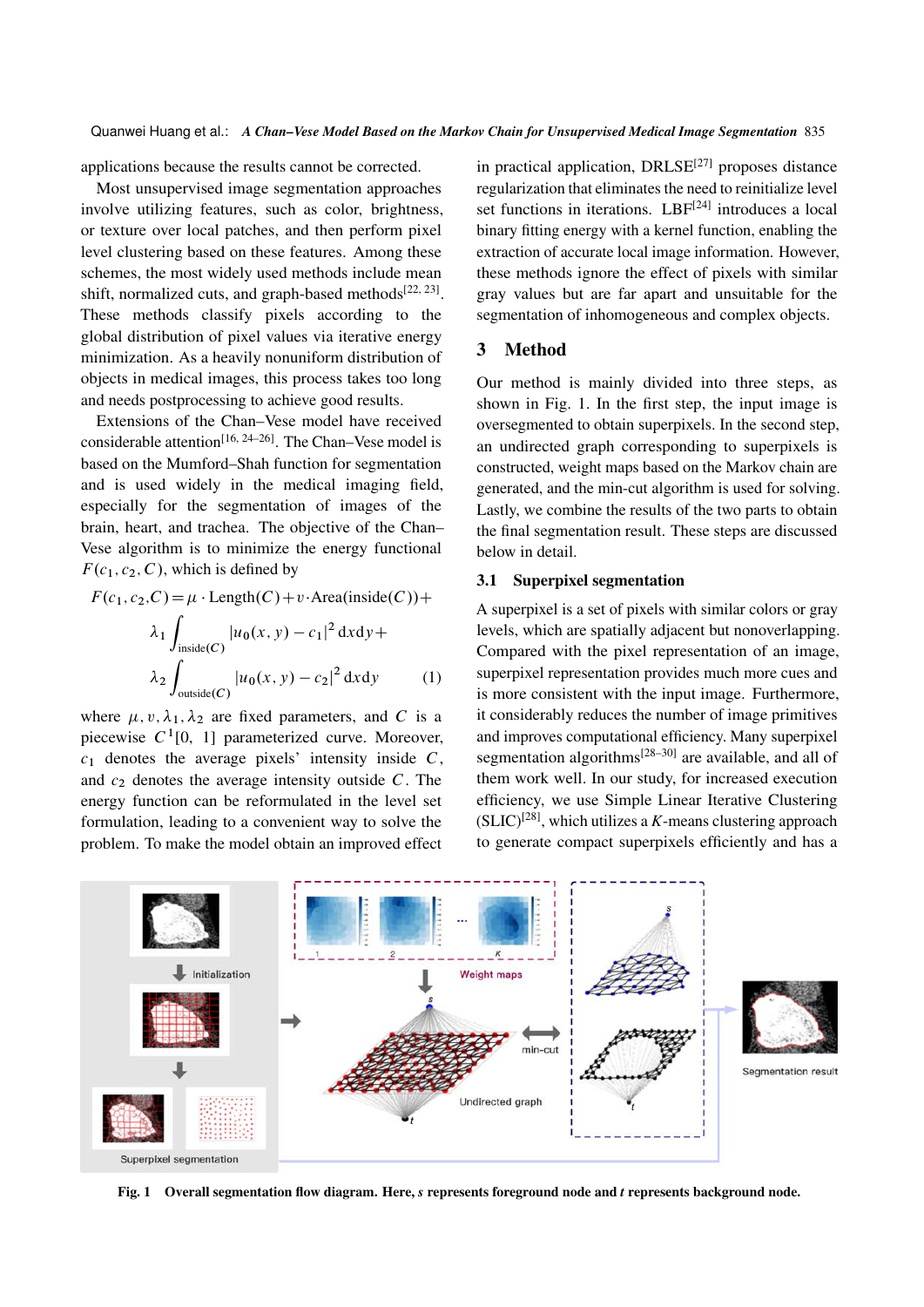complexity of  $O(N)$ , where N is the number of pixels.

We initialize cluster centers evenly and divide the input image into  $K$  regions via SLIC. Each region contains approximately 10 pixels in our experiments. Using too many pixels may produce poor results. Notably, precise segmentation cannot be achieved at the pixel level, similar to the kernel method. We use a superpixel to integrate the information of neighboring pixels into a high-dimensional information representation wherein we can segment easily.

#### 3.2 Undirected graph construction

Let  $\mathcal{G} = (V, E)$  be an undirected graph defined on a given superpixel set, which represents a weighted graph containing a set of nodes V and edges  $E \subseteq V \times V$ . Then, every superpixel  $x_i$  is identified uniquely by a node vertex  $v_i \in V$  in our undirected graph, where two special nodes  $s, t \in V$  represent the foreground and background nodes, respectively. For convenience of description,  $V \setminus \{s, t\}$  is represented by  $V_s$ , where the node value is equal to the average gray value of the corresponding superpixel. Similarly, edge  $E$  can be divided into  $E_1$  and  $E_2$ , where  $E_1 \subseteq V_s \times V_s$  and  $E_2 \subseteq \{s, t\} \times V_s$ . To represent the image structure by edge weights, one must define a function that maps a change in image intensities to edge weights. In this work, we use the typical Gaussian weighting function given by

$$
G(x) = \exp(-\frac{x^2}{2\sigma^2})
$$
 (2)

where  $\sigma$  is a parameter defined by the user.

 $A = (a_1, \ldots, a_i, \ldots, a_K), a_i \in \{0, 1\}$  is a vector whose component  $a_i$  specifies assignments to node  $v_i$ in  $V_s$ . Vector A defines a segmentation. If  $a_i$  is equal to 0, then node  $v_i$  belongs to the foreground; otherwise, it belongs to the background.

Two kinds of edges exist in the graph; for  $e_{ij} \in E_1$ , its weight is defined as follows:

$$
e_{ij} = \begin{cases} \alpha \cdot G(\|g_i - g_j\|) + l_{ij}, & \text{if } i \sim j; \\ 0, & \text{otherwise} \end{cases}
$$
 (3)

where  $i \sim j$  means nodes  $v_i$  and  $v_j$  are adjacent nodes; and  $g_i$  and  $g_j$  denote the image pixel values at nodes  $v_i$  and  $v_i$ , respectively.  $l_{ij}$  represents the length of the adjacent boundary of the superpixels corresponding to  $v_i$  and  $v_j$ .  $\alpha$  is a weighting factor.  $e_{ij} \in E_1$  represents the correlation between nodes; the greater the value, the greater the probability that the nodes are in the same category.  $e \in E_2$  represents the similarity between node  $v \in V_s$  and the foreground or background. For edges that belong to  $E_2$ , we define their weight as follows:

$$
e_{si} = \lambda_{g1}(g_i - g_t)^2 + \lambda_{l1}c_{i1};
$$
  
\n
$$
e_{it} = \lambda_{g0}(g_i - g_s)^2 + \lambda_{l0}c_{i0}
$$
 (4)

where  $g_s$  and  $g_t$  represent the pixel values of nodes  $v_s$  and  $v_t$ , whose values are equal to the average pixel values of the nodes belonging to the foreground and background, respectively.  $c_{i0}$  and  $c_{i1}$  represent the local properties of  $v_i$ .  $\lambda_{g1}$ ,  $\lambda_{l1}$ ,  $\lambda_{g0}$ , and  $\lambda_{l0}$  are fixed parameters.

To calculate  $c_{i0}$  and  $c_{i1}$ , for  $v_i \in V_s$ , the degree of each node is computed as  $d_i = \sum_{j \in V_s} w_{ij}$ . For all the edges that are incident on  $v_i$ ,  $w_{ij}$  measures the similarity between two neighboring nodes  $v_i$  and  $v_j$ . Thus we define  $w_{ij} = G(||g_i - g_j||)$ . The transition probability matrix is obtained as follows:

$$
P_{ij} = \begin{cases} w_{ij}/d_i, & \text{if } i \sim j; \\ 0, & \text{otherwise} \end{cases}
$$
 (5)

According to spectral graph theory, the Markov chain converges to a unique stationary distribution:

$$
\pi_i = d_i / \sum_{j \in V_s} d_j \tag{6}
$$

Hence, we can obtain

$$
Z = (I - P + W)^{-1}
$$

where  $I$  is an identity matrix,  $P$  is the transition probability matrix, and W is equal to  $P^{\infty}$ , and each of its row vectors is equal to  $\pi$ , where  $\pi = (\pi_1, \pi_2, \ldots, \pi_n)$ . Then, we derive the expected number of steps  $ET_i(T_i)$ from nodes  $v_i$  to  $v_j$ :

$$
ET_i(T_j) = \begin{cases} \frac{1}{\pi_j} \times (Z_{jj} - Z_{ij}), & \text{if } i \neq j; \\ \frac{1}{\pi_j}, & \text{if } i = j \end{cases}
$$
(7)

We define a matrix  $T_{ij} = ET_i(T_j) + ET_j(T_i)$ , where  $T_{ij}$  is called the expected round trip steps between nodes  $v_i$  and  $v_j$ . After row-normalizing the matrix, we obtain matrix  $T$ . Lastly, we calculate the local properties  $c_{i0}, c_{i1}$  of node  $v_i$  as follows:

$$
c_{i0} = \frac{\sum_{a_j=0} G(\mathcal{T}_{ij})(g_i - g_j)^2}{\sum_{a_j=0} G(\mathcal{T}_{ij})};
$$
  

$$
c_{i1} = \frac{\sum_{a_j=1} G(\mathcal{T}_{ij})(g_i - g_j)^2}{\sum_{a_j=1} G(\mathcal{T}_{ij})}
$$
 (8)

Each row of  $G(\mathcal{T})$  represents the influence of other nodes on the segmentation of a particular node, which is called a weight map.

In summary, we can derive *K* weight maps, in which one superpixel node corresponds to a weight map.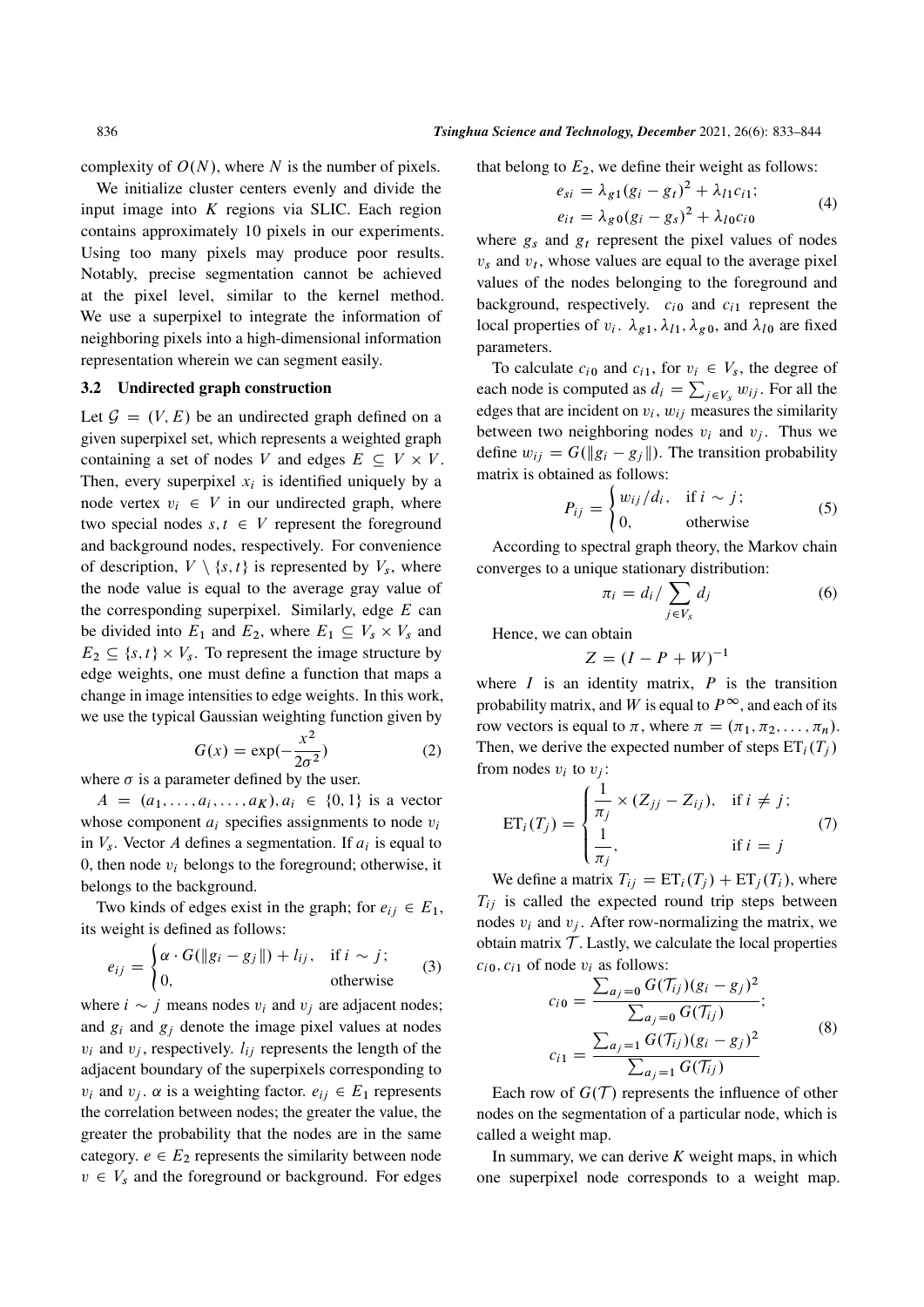In almost all our experiments, when calculating the transition probability matrix  $P$ , we fix the parameter  $\sigma$  of the Gaussian weighting function to 0.1. If we want to focus on the difference between the node pixel values, then we can set a smaller value of this function. The result of the weight map of a specific superpixel node under different parameters  $\sigma$  is shown in Fig. 2. The darker the color (the bluer), the higher the weight, that is, the greater the influence during the segmentation. In the case of  $\sigma = 0.1$ , even if some areas are far away but the gray value is similar to the superpixel at the red dot, their weight is also considerable. With the increase in  $\sigma$ , the proportion of color similarity gradually decreases, and the proportion of distance similarity increases.

Thereafter, all edges are weighted, and an undirected graph is constructed.

#### 3.3 Segmentation

The partition problem can be converted into a process of minimizing energy. With the Chan–Vese model<sup>[16]</sup>, we define two energies as fitting terms  $\mathcal{E}_f$  and regularization terms  $\mathcal{E}_r$  as follows:

$$
\mathcal{E}_{\rm f} = \sum_{a_i=1} e_{si} + \sum_{a_i=0} e_{it};
$$
\n
$$
\mathcal{E}_{\rm r} = \sum_{v_i, v_j \in V_s; a_i \neq a_j} e_{ij}
$$
\n(9)

The fitting term  $\mathcal{E}_f$  represents the differences within the foreground and background. When the intensity of the pixels inside the foreground and background is uniform, these terms reach the minimum value. The regularization term  $\mathcal{E}_r$  represents the difference between the foreground and background. As a penalty term, the smaller the value is, the more significant the difference between the foreground and background is.

Our goal is to minimize  $\mathcal{E}_f + \mu \mathcal{E}_r$ , where the coefficient  $\mu \geq 0$  specifies a relative importance of the fitting term  $\mathcal{E}_f$  versus the regularization term  $\mathcal{E}_r$ . We

initialize a segmentation vector  $A$ , in which several of the nodes that belong to our desired target are initialized as foreground nodes and calculate the edge weights  $e_{si}$ and  $e_{it}$  on the basis of vector A. Then, the min-cut algorithm is used to divide the graph into two parts; the nodes connected to node  $v_s$  belong to the foreground, and the others belong to the background. If the mincut algorithm is not changed or almost unchanged, the iteration stops; otherwise, the min-cut algorithm updates segmentation vector A, recalculates  $e_{si}$  and  $e_{it}$ , and continues the iteration.

During the entire segmentation process, we need to fine-tune a few parameters. As mentioned above, for superpixel segmentation, parameter *K* is set at approximately  $N/10$ , and the parameter  $\sigma$  in the weight maps is 0.1. For parameters,  $\lambda_{g1}$ ,  $\lambda_{l1}$  and  $\lambda_{g0}$ ,  $\lambda_{l0}$  have similar effects, respectively. The difference is that if the image is relatively uniform, the values of  $\lambda_{g0}$  and  $\lambda_{g1}$ should be increased; conversely, the values of  $\lambda_{11}$  and  $\lambda_{l0}$  should be increased. If  $\lambda_{l0} > \lambda_{l1}$  ( $\lambda_{g0} > \lambda_{g1}$ ), then the result is more consistent within the foreground, and the range is smaller.

According to the segmentation result of the superpixel and the undirected graph, we obtain a superpixel-based segmentation result. Lastly, we mark all pixels in the same superpixel with the same segmentation result. For example, the result of superpixel  $S_i$  is  $a_i$ , and the result of all pixels belonging to  $S_i$  is  $a_i$ . The complete segmentation process is specified as Algorithm 1.

#### 4 Experiment

To evaluate our unsupervised model's performance thoroughly, we conduct preliminary experiments on four datasets of varying difficulty and compare the results with those of other methods. In addition, we demonstrate the advantages of our proposed method over the Chan– Vese model in terms of initialization and iteration times.



Fig. 2 Results of the weight maps under different parameters  $\sigma$ . (a) Result of the superpixels; and (b)–(d) weight maps corresponding to the superpixel at the red dot under different parameters  $\sigma$ , respectively.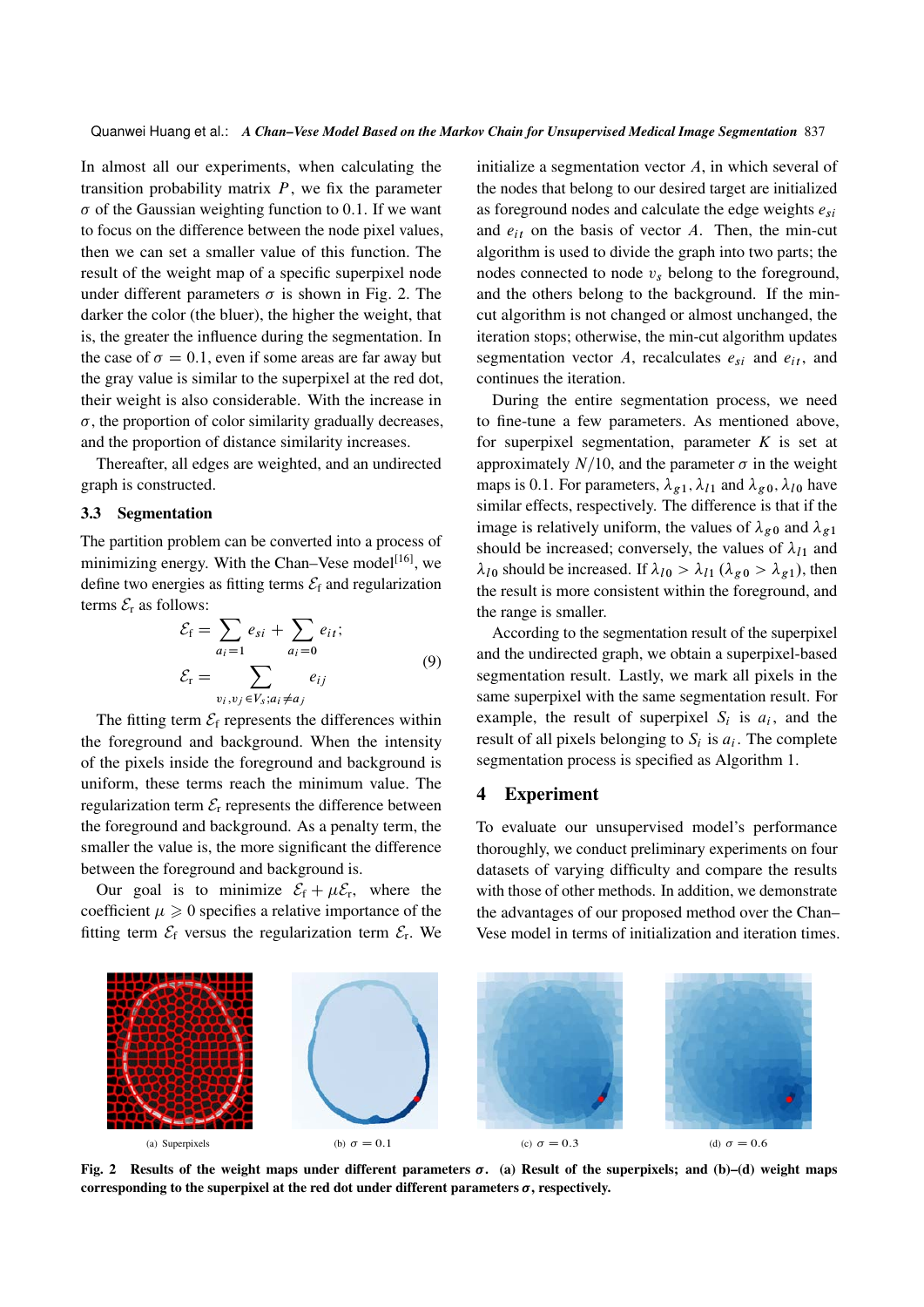#### Algorithm 1 Complete segmentation algorithm

**Input:** Image  $I \in \mathbb{R}^{H \times W}$ ; number of superpixels K;

**Output:** Segmentation result  $L \in \mathbb{R}^{H \times W}$ 

- 1: Partition I into superpixels  $S_1, \ldots, S_K$ . For some desired superpixel  $S_i$ , initialize its label  $a_i = 0$ , and the others with 1; 2: Construct an undirected graph with  $K+2$  nodes, and establish
- a weight map for each superpixel node;

3: repeat

4: Update the value of the nodes  $V_s$  and  $V_t$ :

$$
g_s = \frac{\sum_{a_i=0} g_i}{\sum_{a_i=0} 1}, \quad g_t = \frac{\sum_{a_i=1} g_i}{\sum_{a_i=1} 1}
$$

5: Update the edge weights  $e_{si}$ ,  $e_{it}$  according to  $g_s$ ,  $g_t$ , and the weight maps:

$$
e_{si} = \lambda_{g1}(g_i - g_t)^2 + \lambda_{I1}c_{i1};
$$
  

$$
e_{it} = \lambda_{g0}(g_i - g_s)^2 + \lambda_{I0}c_{i0}
$$

- 6: The min-cut algorithm is used to obtain a new segmentation result A.
- 7: until The min-cut is not changed or is almost unchanged.

8: for  $S_i \in \{S_1, S_2, ..., S_K\}$  do

9: for pixel  $I_i \in S_i$  do

10: Label pixel  $I_j$  as  $a_i$ .

11: end for

12: end for

13: **return** Final pixel labels  $L \in \mathbb{R}^{H \times W}$ ;

#### 4.1 Datasets

 CVIP: This dataset is from Spine Web, which is an online collaborative platform. This dataset provides a total of 349 spinal CT scans and the corresponding ground truths for five patients<sup>[31]</sup>. In some subsequent experiments on parameters, we use 19 CT slices of one patient (referred to as MINI-CVIP).

• LUNG: This dataset contains 267 lung CT images and manual masks of the corresponding lungs; the images were acquired from an open competition, Finding and Measuring Lungs in CT Data.

• SKULL, SPINE: This dataset is provided by a hospital; it contains numerous CT images of the skull and spine, as well as manual segmentation results.

#### 4.2 Experimental settings

We conduct several experiments on real CT scans to evaluate the performance of the proposed method. Our method does not utilize any annotation information for segmentation.

Evaluation metrics: The accuracies of segmented contours are quantified using the Dice Similarity Coefficient (DSC), which is calculated as follows:

DSC = 
$$
2\frac{|M_1 \cap M_2|}{|M_1| + |M_2|}
$$
 (10)

The Jaccard Similarity Coefficient (JSC) is also adopted as an evaluation metric to evaluate the accuracy of the proposed segmentation method; JSC is defined as follows:

$$
JSC = \frac{|M_1 \cap M_2|}{|M_1 \cup M_2|}
$$
 (11)

where  $M_1$  is the area segmented by the algorithm, and  $M<sub>2</sub>$  is the ground-truth area manually delineated.

Implementation details: Some of the experiments compare our proposed method with the supervised method U-net; for each dataset, 70% is used as the training set, and 30% is used as the testing set. All methods conduct performance evaluation on the testing set. Moreover, the spinal column is relatively smaller than that in the original CT scan with a size of  $512 \times 512$ . For a transparent and fair comparison, the segmentation is limited within a bounding box that contains the ground truth. Then, the DSC and JSC are computed in the region.

#### 4.3 Results

#### 4.3.1 Effect of superpixels

Superpixels are useful in a wide range of vision tasks, and we can fully take advantage of boundary information for subsequent segmentation due to the superpixel. We test the results of whether or not to use superpixels in our proposed method. In the case of not using superpixels, each node of the undirected graph corresponds to a particular pixel of the input image. As shown in Fig. 3, in the images with intensity inhomogeneity, nodes with coarser granularity have more boundary information. Therefore, the superpixels provide more cues compared with a single pixel, and the segmentation results do not easily fall into the local optima. Hence, we can derive additional global results.

In our method, we adopt the standard SLIC algorithm. Given the single-channel characteristics of medical images, we apply the algorithm on the original features



Fig. 3 Comparison of whether to use superpixels.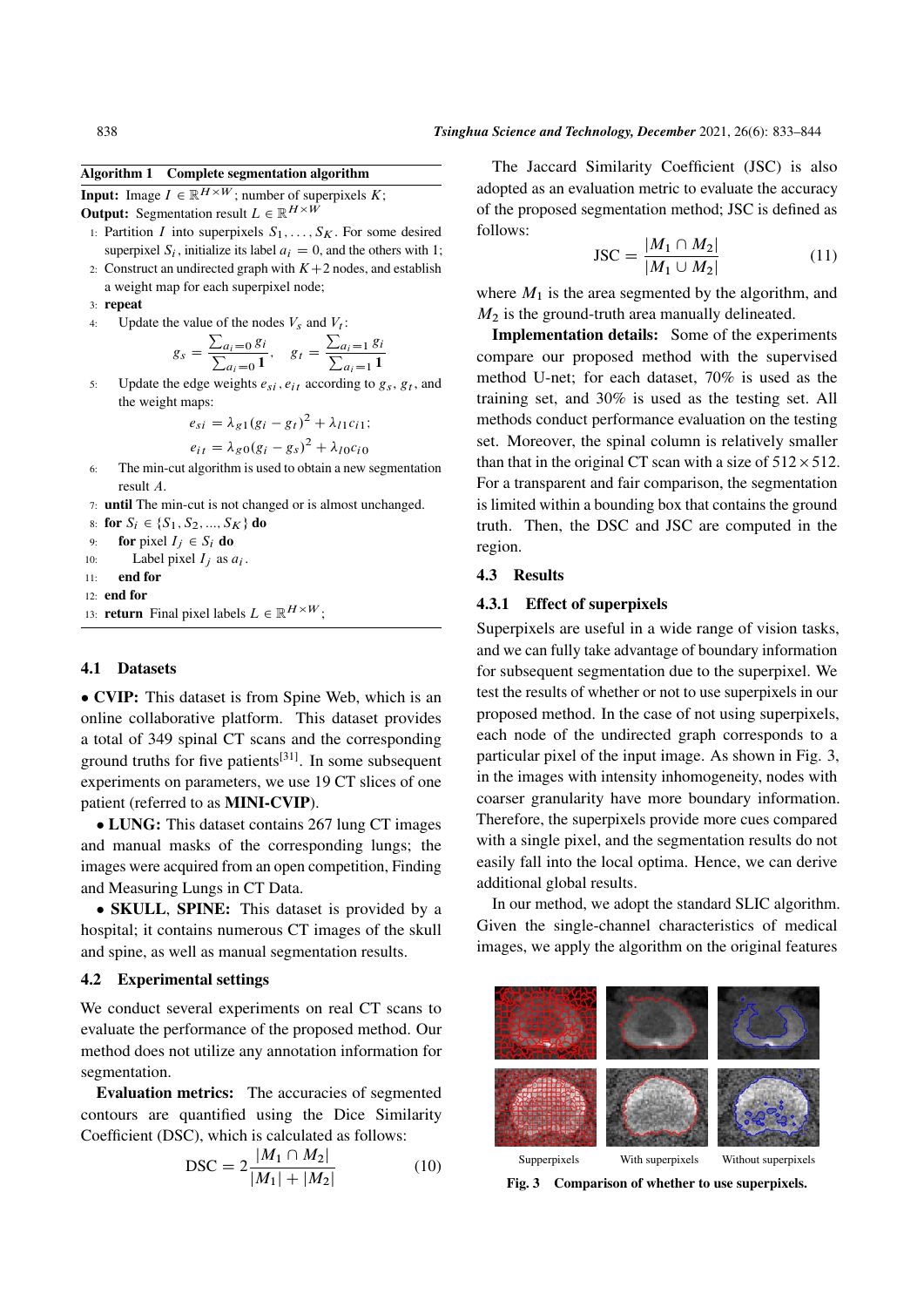rather than the *XYLab* features. In the choice of parameters, we test the number of superpixels *K* on the dataset MINI-CVIP, and the experiment shows that as the value of *K* decreased (the number of pixels in each superpixel increased), the segmentation performance did not fluctuate within a certain range (as shown in Fig. 4) and then declined rapidly. The smaller *K* leads to more pixels in each superpixel, ultimately reducing the boundary segmentation precision. Therefore, for experimental accuracy and computational efficiency, we keep the number of pixels in each superpixel at approximately 10; that is, the value of the parameter *K* is approximately  $N/10$ .

#### 4.3.2 Comparison of different methods

Table 1 shows the segmentation results of different methods. To demonstrate the merits of our model, we compare *K*-means clustering, the Chan–Vese model, the snake model, the Local Binary Fitting (LBF) model, and our method. In addition, we compare our method with the supervised method U-net on some datasets. In all the experiments, all methods are tested on the corresponding testing set. Table 1 shows that our method achieves the highest accuracy for majority of the datasets. The *K*-means method focuses on global losses and does not perform well on images with intensity



 $\mathcal{F}$  Influence of different numbers of superpixels on the  $\mathcal{F}$ Fig. 4 Influence of different numbers of superpixels on the segmentation result.

inhomogeneity. Compared with the snake and Chan– Vese models, our method considers local information and shows better segmentation results in all experiments. LBF, an implicit active contour model driven by local binary fitting energy, performs best on the CVIP dataset. However, each image's processing time takes long due to the introduction of the convolution operation. Although U-net performs better on the SPINE dataset, this performance is mainly due to the fact that spines have roughly the same shape. Another reason is that an extensive training set with 87 training images is provided.

As shown in Fig. 5, obtaining the separated bones is difficult because no clear distinction exists between the gap and bones; thus, other areas can be easily mistaken as bones. With our method, we can fit the target boundary well. In addition, the similarity between superpixels is used to enhance the local relevance to obtain a compact segmentation. To achieve a compact contour, the Chan– Vese model introduces a smoothing term, which leads to segmentation results that cannot fit the target boundary well, especially for images with intensity inhomogeneity. For the snake model, the result is often not locally smooth, and the final result may have many isolated contours.

Our proposed method has remarkable advantages in terms of initialization and iteration times. Compared with our model, the Chan–Vese model is more sensitive to initialization. In many cases, it does not converge to the target region. As shown in Fig. 6a, if the initial contour is around the target, then the algorithm easily obtains the desired segmentation; otherwise, as shown in Fig. 6b, the result is poor due to the failure to consider the remote pixel. In addition, as shown in Figs. 7 and 8, our method iterates less than ten times in all experiments compared with the Chan–Vese model, which requires dozens and even hundreds of iterations to achieve convergence. Moreover, our method has a certain iterative stop condition; that is, the min-cut of

Table 1 Segmentation accuracy of different methods on multiple datasets.

|                 | ີ           |            |             |            |              |            |              |            |
|-----------------|-------------|------------|-------------|------------|--------------|------------|--------------|------------|
| Method          | <b>CVIP</b> |            | <b>LUNG</b> |            | <b>SKULL</b> |            | <b>SPINE</b> |            |
|                 | DSC         | <b>JSC</b> | <b>DSC</b>  | <b>JSC</b> | <b>DSC</b>   | <b>JSC</b> | DSC          | <b>JSC</b> |
| $K$ -means      | 0.918       | 0.902      | 0.817       | 0.811      | 0.901        | 0.841      | 0.921        | 0.918      |
| Chan–Vese       | 0.965       | 0.934      | 0.836       | 0.821      | 0.919        | 0.851      | 0.970        | 0.941      |
| Snake           | 0.954       | 0.924      | 0.823       | 0.801      | 0.898        | 0.837      | 0.956        | 0.947      |
| LBF             | 0.970       | 0.943      | 0.865       | 0.841      | 0.921        | 0.849      | 0.975        | 0.954      |
| U-net           | 0.958       | 0.929      |             | —          | 0.912        | 0.843      | 0.976        | 0.954      |
| Proposed method | 0.968       | 0.939      | 0.876       | 0.865      | 0.923        | 0.858      | 0.973        | 0.948      |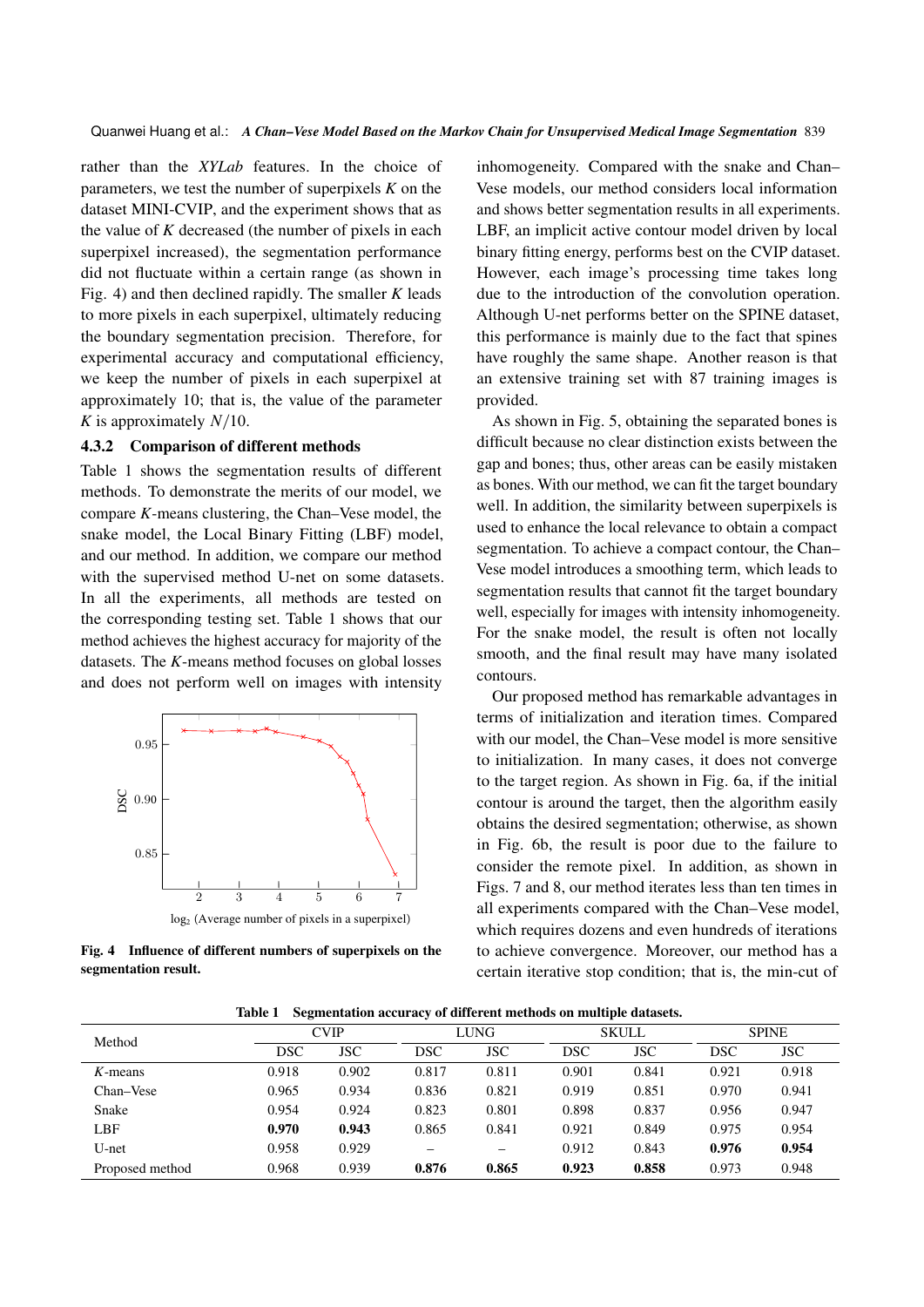

Ground truth Chan–Vese Snake Proposed method

Fig. 5 Segmentation results of different methods. Each row represents a sample corresponding to the ground truth and the segmentation results under different methods.



Fig. 6 Results of Chan–Vese model and our model under different initializations. The green line represents the initial contour, the blue line is the segmentation result of the Chan– Vese model, and the red line is the result of our model.

the undirected graph is no longer changed. However, for the Chan–Vese model, the evolution contour produces different results due to different iteration times and stop conditions. It is irreversible for the evolution contour to cross the target contour in the iteration process.

#### 4.3.3 Ablation study

We further explore the parameters of our method. In practice, the segmentation results are adjusted mainly by four parameters  $(\lambda_{g0}, \lambda_{g1}, \lambda_{l0}, \text{ and } \lambda_{l1})$ .  $\lambda_{l0}$  and  $\lambda_{g0}$  have the same function ( $\lambda_{l0}$  is mainly used for intensity inhomogeneous images) as  $\lambda_{l1}$  and  $\lambda_{g1}$  do. As shown in Fig. 9, by setting different  $\lambda_{11}$  and  $\lambda_{l0}$ , we can find that the larger  $\lambda_{l0}$  is, the more uniform the interior of the foreground target becomes; conversely, the larger  $\lambda_{11}$  is, the more consistent the interior of the background becomes. In addition, we conduct ablation studies, as shown in Table 2. Compared with using only global information, the weight maps we introduced result in great improvement because the weight maps mainly consider the pixels in the surrounding neighborhood. Therefore, in actual use,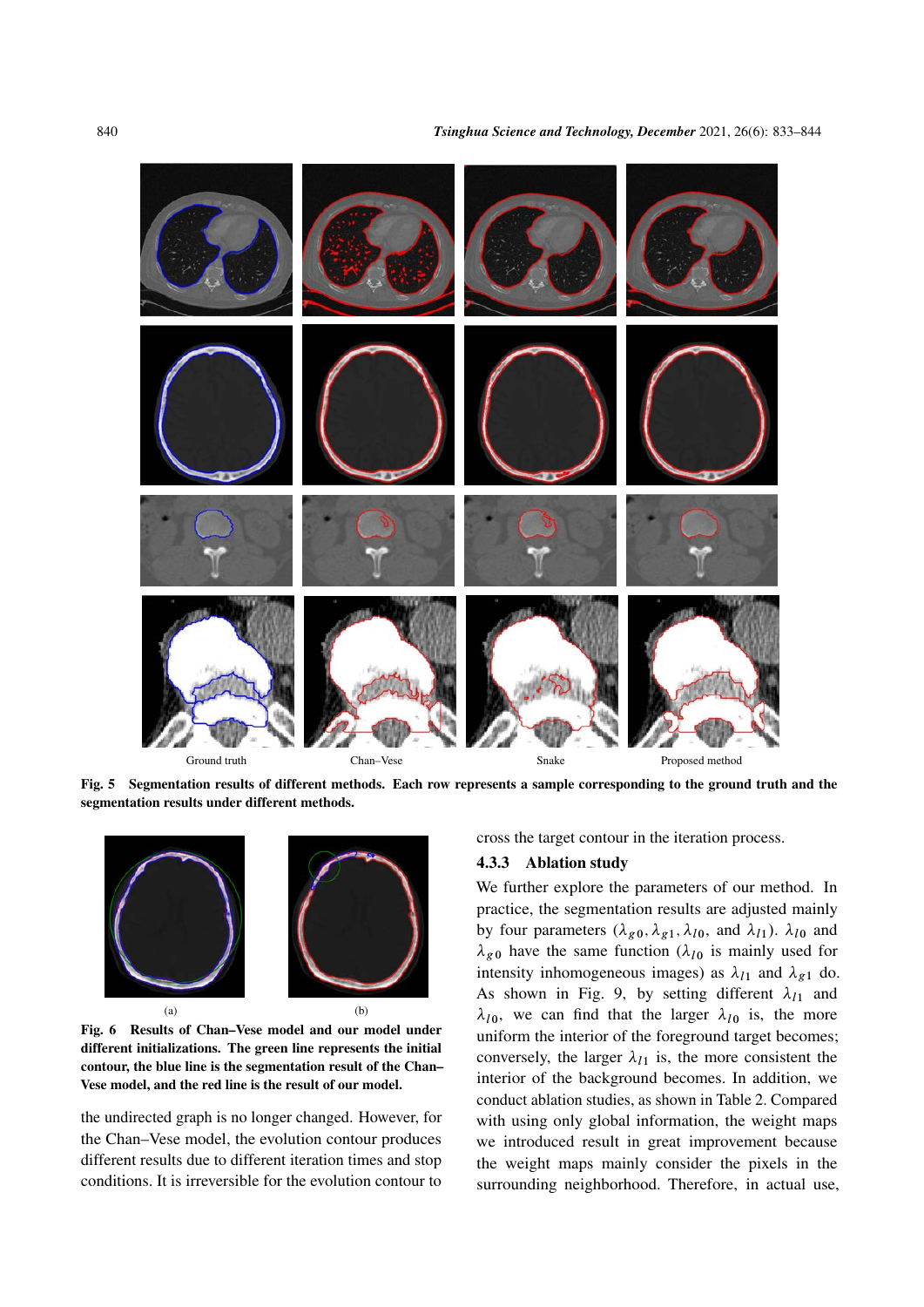

Fig. 7 Result of the Chan–Vese model and our model under different numbers of iterations.



Fig. 8 Segmentation performance under different numbers of iterations (MINI-CVIP).

images with intensity inhomogeneity must be segmented by adjusting  $\lambda_{l1}$  and  $\lambda_{l0}$ .

## 5 Conclusion

A novel unsupervised method for medical image segmentation was proposed in this study. We projected the ambiguous boundary information at the pixel-level to the superpixel-level so that we could use additional

Table 2 Ablation studies.  $\Delta$  denotes the change of DSC compared with using global and local information simultaneously.

| Parameter setting                                                        | DSC.   | $\Delta$ (%) |
|--------------------------------------------------------------------------|--------|--------------|
| $\lambda_{g0} = 1, \lambda_{g1} = 1, \lambda_{l0} = 1, \lambda_{l1} = 1$ | 0.9656 |              |
| $\lambda_{g0} = 1, \lambda_{g1} = 1, \lambda_{10} = 0, \lambda_{11} = 0$ | 0.9404 | $-2.52$      |
| $\lambda_{g0} = 0, \lambda_{g1} = 0, \lambda_{l0} = 1, \lambda_{l1} = 1$ | 0.9551 | $-1.05$      |

clues for a robust and accurate segmentation. The spatial interaction and gray similarity of superpixels were modeled to establish weight maps via the Markov chain, which allows our method to adapt to various situations. Our method does not require any annotated data and gives the user the power of fine-tuning parameters for correcting segmentation errors and obtaining satisfactory segmentation results. The performance of the proposed method was assessed on four datasets and compared with that of other segmentation methods. Our method outperformed other segmentation algorithms in terms of DSC and JSC metrics. We will further test our method with doctors for in-field testing of medical applications.



(a)  $\lambda_{10} = 1, \lambda_{11} = 1$  (b)  $\lambda_{10} = 10, \lambda_{11} = 1$  (c)  $\lambda_{10} = 20, \lambda_{11} = 1$  $\sum_{i=1}^{n} a_i$ , we can find that the more can find that  $\sum_{i=1}^{n} a_i$ . Fig. 9 Segmentation results under different parameters. (d)  $\lambda_{10} = 1, \lambda_{11} = 10$  (e)  $\lambda_{10} = 1, \lambda_{11} = 20$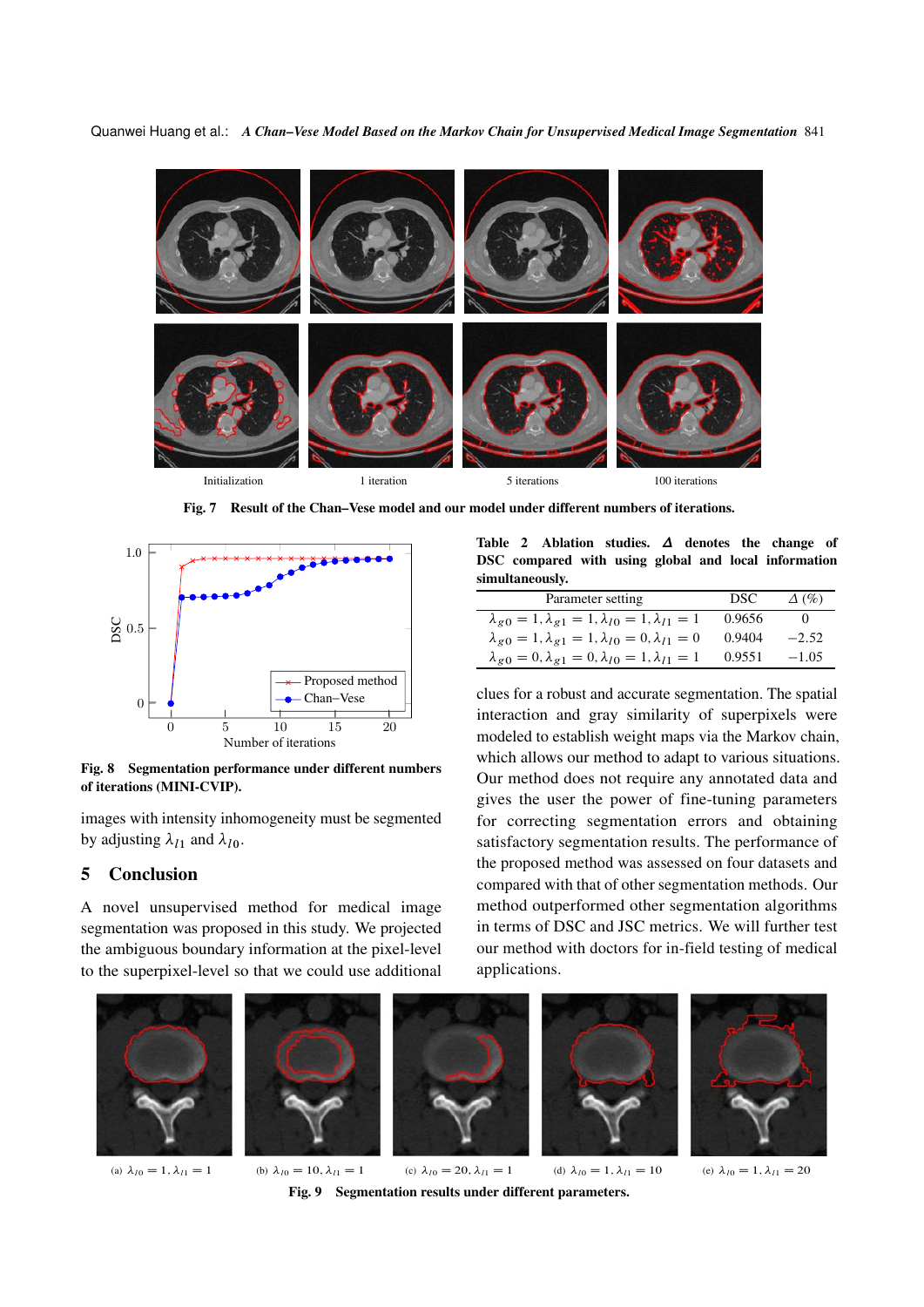#### 842 *Tsinghua Science and Technology, December* 2021, 26(6): 833–844

#### Acknowledgment

This paper was supported by the National Natural Science Foundation of China (Nos. 61672017 and 61272232), and the Key-Area Research and Development Program of Guangdong Province (No. 2019B010137005).

#### References

- [1] C. T. Yeo, T. Ungi, P. U. Thainual, A. Lasso, R. C. McGraw, and G. Fichtinger, The effect of augmented reality training on percutaneous needle placement in spinal facet joint injections, *IEEE Trans*. *Bio-Med*. *Eng*., vol. 58, no. 7, pp. 2031–2037, 2011.
- [2] A. Y. Yang, J. Wright, Y. Ma, and S. Sastry, Unsupervised segmentation of natural images via lossy data compression, *Comput*. *Vis*. *Image Underst*., vol. 110, no. 2, pp. 212–225, 2008.
- [3] L. W. Goldman, Principles of CT and CT technology, J. *Nucl*. *Med*. *Technol*., vol. 35, no. 3, pp. 115–128, 2007.
- [4] B. Hui, Y. Liu, J. Qiu, L. Cao, L. Ji, and Z. He, Study of texture segmentation and classification for grading small hepatocellular carcinoma based on CT images, *Tsinghua Science and Technology*, vol. 26, no. 2, pp. 199–207, 2021.
- [5] G. Zheng, G. Han, and N. Q. Soomro, An inception module CNN classifiers fusion method on pulmonary nodule diagnosis by signs, *Tsinghua Science and Technology*, vol. 25, no. 3, pp. 368–383, 2020.
- [6] O. Ronneberger, P. Fischer, and T. Brox, U-net: Convolutional networks for biomedical image segmentation, arXiv preprint arXiv: 1505.04597, 2015.
- [7] X. D. Xia and B. Kulis, W-net: A deep model for fully unsupervised image segmentation, arXiv preprint arXiv: 1711.08506, 2017.
- [8] A. B. Arrieta, N. Díaz-Rodríguez, J. Del Ser, A. Bennetot, S. Tabik, A. Barbado, S. Garcia, S. Gil-Lopez, D. Molina, R. Benjamins, et al., Explainable artificial intelligence (XAI): Concepts, taxonomies, opportunities and challenges toward responsible AI, *Inf*. *Fusion*, vol. 58, pp. 82–115, 2020.
- [9] A. Kanezaki, Unsupervised image segmentation by backpropagation, presented at IEEE Int. Conf. Acoustics, Speech and Signal Proc. (ICASSP), Calgary, Canada, 2018, pp. 1543–1547.
- [10] T. Cour, F. Benezit, and J. B. Shi, Spectral segmentation with multiscale graph decomposition, presented at 2005 IEEE Computer Society Conf. Computer Vision and Pattern Recognition (CVPR'05), San Diego, CA, USA, 2005, pp. 1124–1131.
- [11] J. B. Shi and J. Malik, Normalized cuts and image segmentation, *IEEE Trans*. *Pattern Anal*. *Mach*. *Intell*., vol. 22, no. 8, pp. 888–905, 2000.
- [12] Y. Zhang, M. Brady, and S. M. Smith, Segmentation of brain MR images through a hidden Markov random field model and the expectation-maximization algorithm, *IEEE Trans*. *Med*. *Imag*., vol. 20, no. 1, pp. 45–57, 2001.
- [13] P. Arbeláez, M. Maire, C. Fowlkes, and J. Malik, Contour detection and hierarchical image segmentation, *IEEE Trans*. *Pattern Anal*. *Mach*. *Intell*., vol. 33, no. 5, pp. 898–916, 2011.
- [14] D. Comaniciu and P. Meer, Mean shift: A robust approach toward feature space analysis, *IEEE Trans*. *Pattern Anal*. *Mach*. *Intell*., vol. 24, no. 5, pp. 603–619, 2002.
- [15] M. Kass, A. Witkin, and D. Terzopoulos, Snakes: Active contour models, *Int*.J . *Comput*. *Vis*., vol. 1, no. 4, pp. 321– 331, 1988.
- [16] T. F. Chan and L. A. Vese, Active contours without edges, *IEEE Trans*. *Image Proc*., vol. 10, no. 2, pp. 266–277, 2001.
- [17] X. Fan, M. Dai, C. Liu, F. Wu, X. Yan, Y. Feng, Y. Feng, and B. Su, Effect of image noise on the classification of skin lesions using deep convolutional neural networks, *Tsinghua Science and Technology*, vol. 25, no. 3, pp. 425–434, 2020.
- [18] T. Mcinerney and D. Terzopoulos, Deformable models in medical image analysis: A survey, *Med*. *Image Anal*., vol. 1, no. 2, pp. 91–108, 1996.
- [19] D. L. Pham, C. Y. Xu, and J. L. Prince, A survey of current methods in medical image segmentation, *Annu*. *Rev*. *Biomed*. *Eng*., vol. 2, pp. 315–337, 2000.
- [20] E. Shelhamer, J. Long, and T. Darrell, Fully convolutional networks for semantic segmentation, *IEEE Trans*. *Pattern Anal*. *Mach*. *Intell*., vol. 39, no. 4, pp. 640–651, 2017.
- [21] L. C. Chen, G. Papandreou, I. Kokkinos, K. Murphy, and A. L. Yuille, Deeplab: Semantic image segmentation with deep convolutional nets, atrous convolution, and fully connected CRFS, *IEEE Trans*. *Pattern Anal*. *Mach*. *Intell*., vol. 40, no. 4, pp. 834–848, 2018.
- [22] Y. Y. Boykov and M. P. Jolly, Interactive graph cuts for optimal boundary & region segmentation of objects in N-D images, in *Proc*. *8* th *IEEE Int*. *Conf*. *Computer Vision*, Vancouver, Canada, 2001, pp. 105–112.
- [23] C. Rother, V. Kolmogorov, and A. Blake, "Grabcut": Interactive foreground extraction using iterated graph cuts, *ACM Trans*. *Graph*., vol. 23, no. 3, pp. 309–314, 2004.
- [24] C. M. Li, C. Y. Kao, J. C. Gore, and Z. H. Ding, Implicit active contours driven by local binary fitting energy, in *Proc*. *IEEE Conf*. *Computer Vision and Pattern Recognition* (*CVPR*), Minneapolis, MN, USA, 2007, pp. 1–7.
- [25] X. F. Wang, D. S. Huang, and H. Xu, An efficient local Chan–Vese model for image segmentation, *Pattern Recognit*., vol. 43, no. 3, pp. 603–618, 2010.
- [26] S. G. Liu and Y. L. Peng, A local region-based Chan–Vese model for image segmentation, *Pattern Recognit*., vol. 45, no. 7, pp. 2769–2779, 2012.
- [27] C. M. Li, C. Y. Xu, C. F. Gui, and M. D. Fox, Distance regularized level set evolution and its application to image segmentation, *IEEE Trans*. *Image Proc*., vol. 19, no. 12, pp. 3243–3254, 2010.
- [28] R. Achanta, A. Shaji, K. Smith, A. Lucchi, P. Fua, and S. Süsstrunk, SLIC superpixels compared to state-of-theart superpixel methods, *IEEE Trans*. *Pattern Anal*. *Mach*. *Intell*., vol. 34, no. 11, pp. 2274–2282, 2012.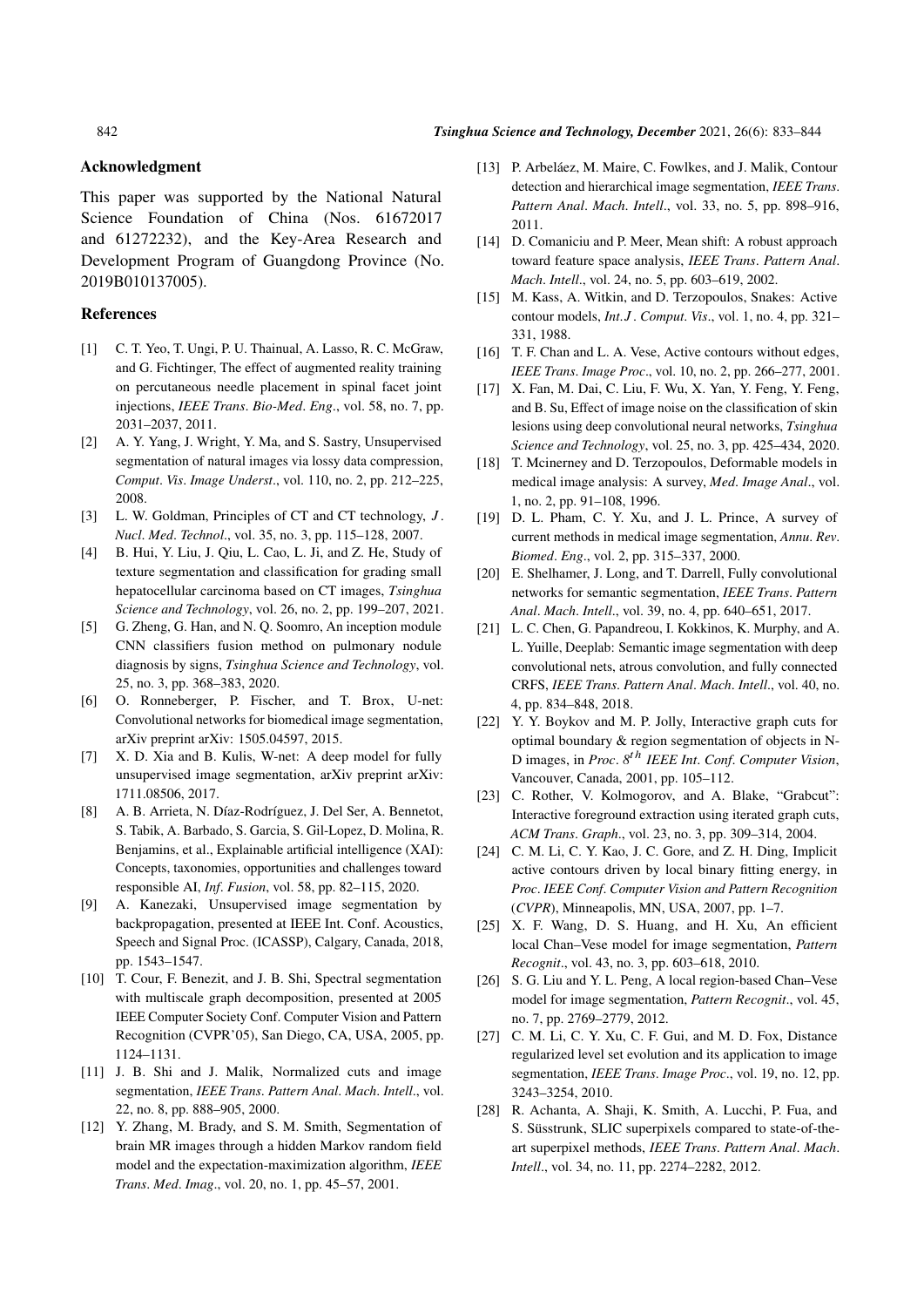- [29] O. Veksler, Y. Boykov, and P. Mehrani, Superpixels and supervoxels in an energy optimization framework, in *Computer Vision–ECCV 2010*, K. Daniilidis, P. Maragos, and N. Paragios, eds. Cham, Germany: Springer, 2010, pp. 211–224.
- [30] J. B. Shen, Y. F. Du, W. G. Wang, and X. L. Li, Lazy



Quanwei Huang received the BS degree from Tsinghua University, Beijing, China in 2019. He is now pursuing the master degree at the Department of Computer Science and Technology, Tsinghua University, Beijing, China. His main research interest includes computer vision and deep learning.



Yuezhi Zhou received the PhD degree in computer science and technology from Tsinghua University, China in 2004 and is now working as a research professor at the same University. He worked as a visiting scientist at the School of Computer Science, Carnegie Mellon University in 2005. His research interests

include ubiquitous/pervasive computing, cloud/edge computing, and distributed and mobile systems. He has published over 100 technical papers in international journals or conferences. He received the Best Paper Award at IEEE AINA 2007, IEEE HPCC 2014, and ICA3PP 2018. He is a senior member of the IEEE and a member of the ACM.



Weikang Yu received the BS degree from Beihang University, China in 2020. He is now pursuing the master degree at the School of Science and Engineering, Chinese University of Hong Kong, Shenzhen, China. His main research interest includes computer vision and deep learning.



Linmi Tao received the BS, MS, and PhD degrees in 1986, 1991, and 2001, respectively. He has worked at International Institute of Advance Science Studies, University of Verona, Italy, and the Department of Computer Science and Technology, Tsinghua University. Based on the cross-disciplinary background, his

research covers a brand spectrum on computer vision, machine learning, and deep learning based medical image processing and understanding, which are supported by Chinese National Key Scientific Research Project, the National Natural Science Foundation of China, European FP7 Large-Scale Integrating random walks for superpixel segmentation, *IEEE Trans*. *Image Proc*., vol. 23, no. 4, pp. 1451–1462, 2014.

[31] M. S. Aslan, A. Shalaby, and A. A. Farag, Clinically desired segmentation method for vertebral bodies, presented at 2013 IEEE 10<sup>th</sup> Int. Symp. Biomedical Imaging, San Francisco, CA, USA, 2013, pp. 840–843.

Project, and international cooperative projects. He has published research papers over international peer reviewed journals and conferences, and he is delighted to receive "2020 Excellent Paper Award" from *Tsinghua Science and Technology*.



Yaoxue Zhang received the BS degree from Northwest Institute of Telecommunication Engineering, China in 1982, and the PhD degree in computer networking from Tohoku University, Japan in 1989. Currently, he is a full professor at the Department of Computer Science and Technology, Tsinghua University, China.

His research interests include computer networks, operating systems, ubiquitous/pervasive computing, and big data. He has published over 200 technical papers in international journals and conferences, as well as 9 monographs and textbooks. He is an academician of the Chinese Academy of Engineering and is currently serving as the editor-in-chief for the *Chinese Journal of Electronics*.



Li Huo received the PhD degree in nuclear medicine from Peking Union Medical College Hospital, China in 2007. She is the director of Department of Nuclear Medicine, Peking Union Medical College Hospital. She is a chief physician specializing on nuclear medicine. As one of the best senior physicians in nuclear

medicine in China for over 10 years, she is in charge of routine clinical work and many clinical trial and research works granted by National Natural Science Foundation of China and Capital government. She has published over 30 SCI papers and 10 professional books. Now she is the dean of National Center for Quality Control of Nuclear Medicine and vice chairman of Beijing Branch of the Chinese Medical Association. She is qualified in translational medicine, clinical trials, and image analysis with novel nuclear medicine techniques for clinical application.